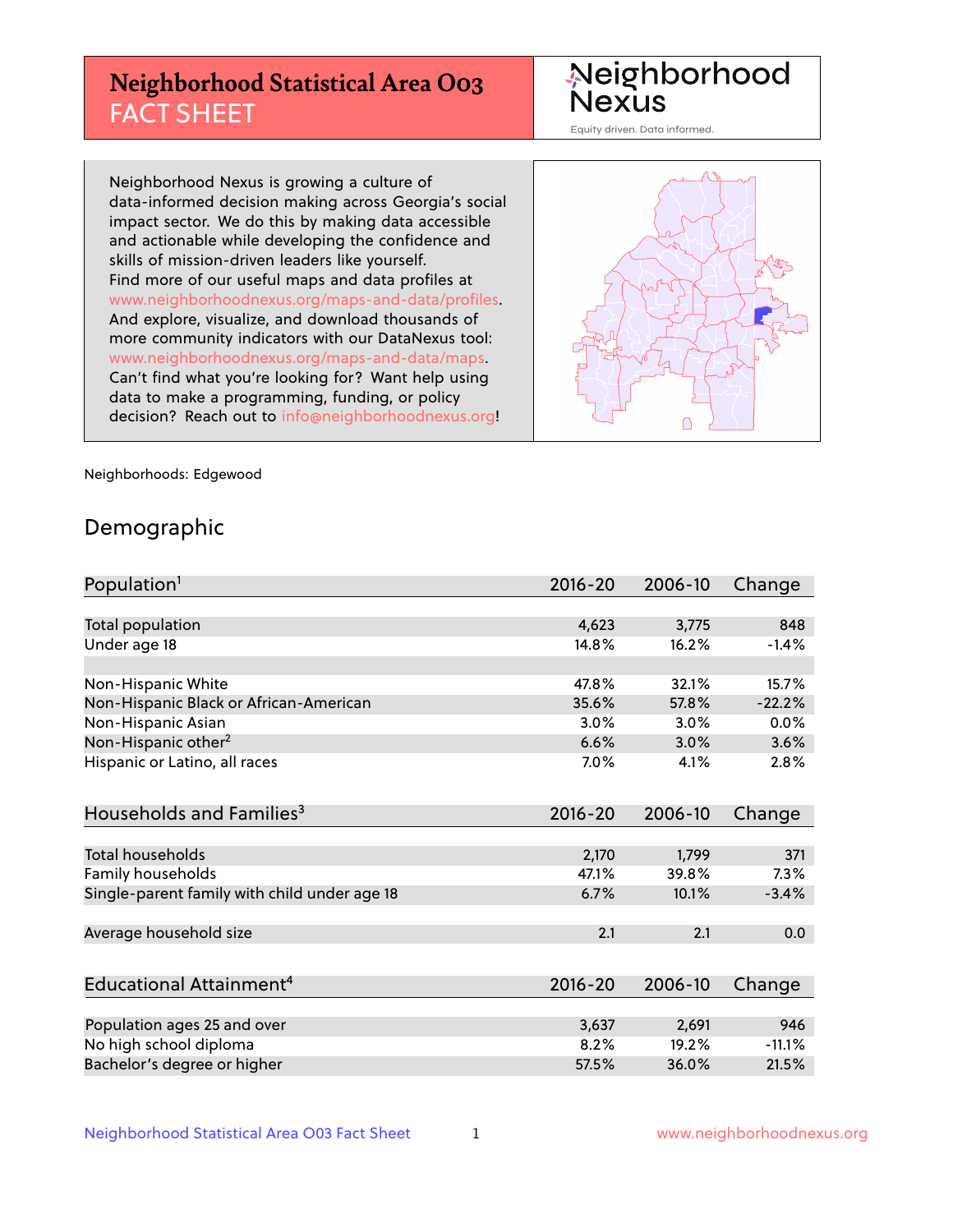# Change Measures, continued...

| Employment <sup>5</sup>                                                                               | $2016 - 20$    | 2006-10        | Change          |
|-------------------------------------------------------------------------------------------------------|----------------|----------------|-----------------|
|                                                                                                       |                |                |                 |
| Total workers residing in Neighborhood Statistical Area                                               | 2,669<br>14.3% | 1,761<br>32.1% | 908<br>$-17.9%$ |
| Workers with earnings \$1250/month or less                                                            | 26.0%          | 51.3%          | $-25.3%$        |
| Workers with earnings \$1251/month to \$3333/month<br>Workers with earnings greater than \$3333/month | 59.7%          | 16.6%          | 43.1%           |
|                                                                                                       |                |                |                 |
| Total jobs located in Neighborhood Statistical Area                                                   | 2,198          | 494            | 1,704           |
| Jobs with earnings \$1250/month or less                                                               | 29.9%          | 24.7%          | 5.2%            |
| Jobs with earnings \$1251/month to \$3333/month                                                       | 39.4%          | 44.3%          | $-4.9%$         |
| Jobs with earnings greater than \$3333/month                                                          | 30.7%          | 31.0%          | $-0.3%$         |
|                                                                                                       |                |                |                 |
| Jobs/workers ratio                                                                                    | 0.8            | 0.3            | 0.5             |
|                                                                                                       |                |                |                 |
| Income and Poverty <sup>6</sup>                                                                       | 2016-20        | 2006-10        | Change          |
|                                                                                                       |                |                |                 |
| Median household income                                                                               | \$79,345       | \$45,652       | \$33,693        |
|                                                                                                       |                |                |                 |
| Population for whom poverty status is determined                                                      | 4,619          | 3,775          | 844             |
| Population below poverty                                                                              | 14.5%          | 26.4%          | $-11.8%$        |
|                                                                                                       |                |                |                 |
| Housing <sup>7</sup>                                                                                  | 2016-20        | 2006-10        | Change          |
|                                                                                                       |                |                |                 |
| Total housing units                                                                                   | 2,583          | 2,312          | 271             |
| Occupied housing units                                                                                | 84.0%          | 77.8%          | 6.2%            |
| Vacant housing units                                                                                  | 16.0%          | 22.2%          | $-6.2%$         |
|                                                                                                       |                |                |                 |
| Occupied housing units                                                                                | 2,170          | 1,799          | 371             |
| Owner occupied housing units                                                                          | 58.4%          | 54.6%          | 3.8%            |
| Renter occupied housing units                                                                         | 41.6%          | 45.4%          | $-3.8%$         |
|                                                                                                       |                |                |                 |
| Access to a Vehicle <sup>8</sup>                                                                      | $2016 - 20$    | 2006-10        | Change          |
|                                                                                                       |                |                |                 |
| Occupied housing units                                                                                | 2,170          | 1,799          | 371             |
| No vehicle available                                                                                  | 9.8%           | 17.8%          | $-8.0%$         |
|                                                                                                       |                |                |                 |
| Crime Rates, per 10,000 Population <sup>9</sup>                                                       | 2017-21        | 2012-16        | Change          |
|                                                                                                       |                |                |                 |
| All Part I crimes                                                                                     | 753.7          | 1,092.6        | $-338.9$        |
| Violent crime                                                                                         | 45.9           | 114.6          | $-68.8$         |
| Murder                                                                                                | 2.2            | 0.0            | 2.2             |
| Robbery                                                                                               | 18.2           | 62.0           | $-43.8$         |
| Aggravated assault                                                                                    | 25.5           | 52.7           | $-27.1$         |
| Property crime                                                                                        | 707.8          | 978.0          | $-270.2$        |
| <b>Burglary</b>                                                                                       | 54.1           | 123.5          | $-69.4$         |
| Larceny                                                                                               | 598.8          | 733.7          | $-134.9$        |
| Vehicle theft                                                                                         | 54.9           | 120.8          | $-65.9$         |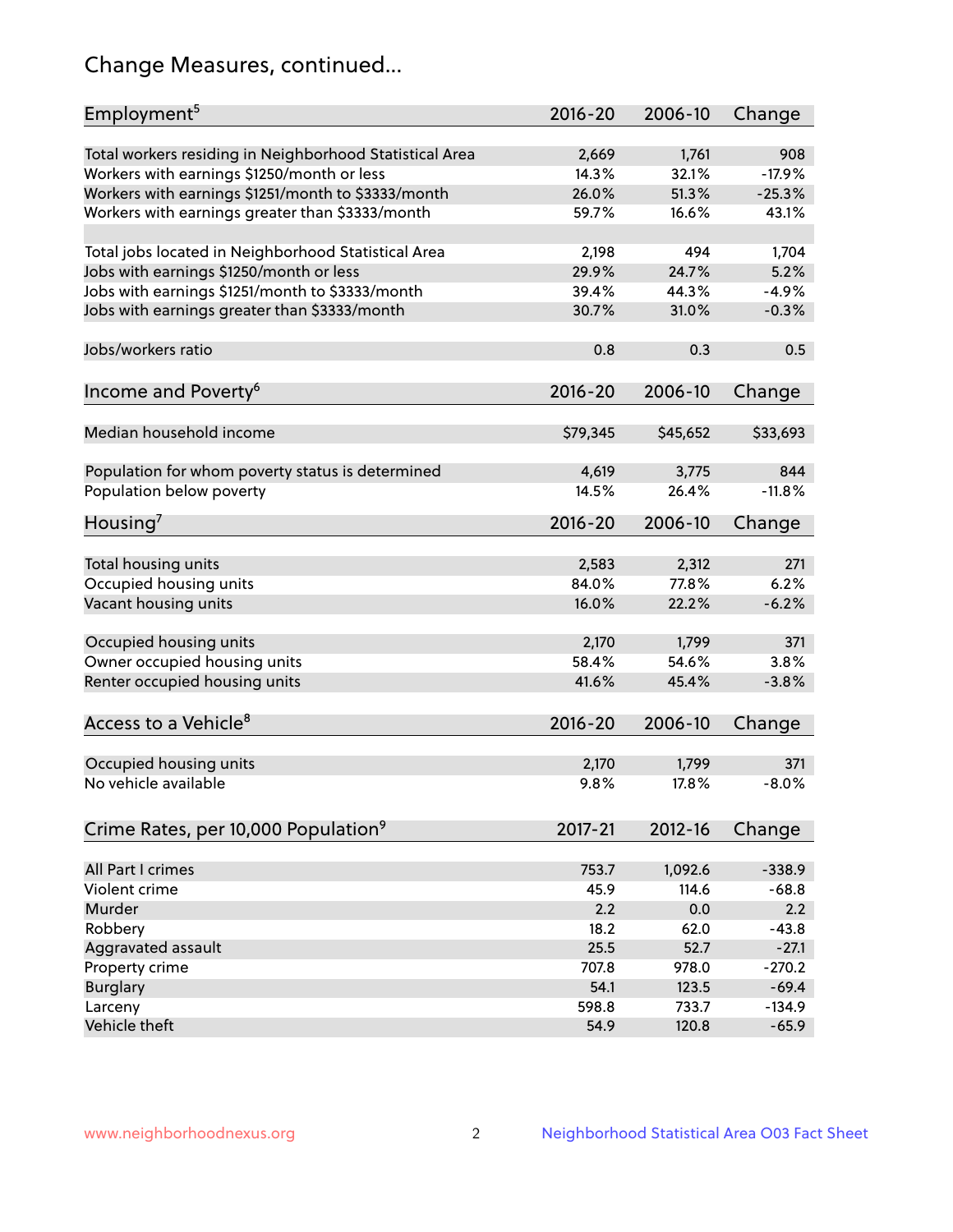# Current Data: Demographic

| Total population<br>4,623<br>Male<br>43.2%<br>$\pm$ 5.0%<br>Female<br>56.8%<br>$\pm$ 7.1%<br>4.5%<br>±1.9%<br>Under 5 years<br>4.9%<br>$\pm 2.7\%$<br>5 to 9 years<br>4.3%<br>$\pm 2.5\%$<br>10 to 14 years<br>1.5%<br>$\pm 1.3\%$<br>15 to 19 years<br>6.1%<br>$\pm$ 3.1%<br>20 to 24 years<br>27.3%<br>$\pm$ 4.0%<br>25 to 34 years<br>$\pm$ 5.2%<br>35 to 44 years<br>22.8%<br>9.6%<br>$\pm 2.5\%$<br>45 to 54 years<br>$\pm 2.4\%$<br>55 to 59 years<br>6.2%<br>3.1%<br>±1.6%<br>60 to 64 years<br>3.7%<br>$\pm 2.0\%$<br>65 to 74 years<br>75 to 84 years<br>2.4%<br>$\pm$ 1.4%<br>$\pm 4.8\%$<br>85 years and over<br>3.6%<br>Median age (years)<br>35.5<br>Race and Ethnicity, 2016-20 <sup>11</sup><br><b>Estimate</b><br>Total population<br>4,623<br>$\pm 658$<br>Hispanic or Latino (of any race)<br>7.0%<br>$\pm 3.8\%$<br>93.0%<br>±18.7%<br>Not Hispanic or Latino<br>White alone<br>47.8%<br>$\pm$ 6.7%<br>Black or African American alone<br>35.6%<br>$\pm$ 7.7%<br>American Indian and Alaska Native alone<br>1.1%<br>±1.4%<br>3.0%<br>$\pm 2.0\%$<br>Asian alone<br>Native Hawaiian and other Pacific Islander alone<br>$\pm$ 0.4%<br>0.0%<br>0.2%<br>$\pm$ 0.4%<br>Some other race alone<br>5.4%<br>Two or more races<br>U.S. Citizenship Status, 2016-20 <sup>12</sup><br><b>Estimate</b><br>Foreign-born population<br>239<br>$\pm$ 132<br>Naturalized U.S. citizen<br>69.5%<br>±12.8%<br>Not a U.S. citizen<br>30.5%<br>Citizen, Voting Age Population, 2016-20 <sup>13</sup><br><b>Estimate</b><br>Margin of Error<br>Citizen, 18 and over population<br>3,865<br>$\pm$ 537<br>Male<br>43.6%<br>$\pm$ 6.3% | Sex and Age, 2016-20 <sup>10</sup> | <b>Estimate</b> | Margin of Error |
|-----------------------------------------------------------------------------------------------------------------------------------------------------------------------------------------------------------------------------------------------------------------------------------------------------------------------------------------------------------------------------------------------------------------------------------------------------------------------------------------------------------------------------------------------------------------------------------------------------------------------------------------------------------------------------------------------------------------------------------------------------------------------------------------------------------------------------------------------------------------------------------------------------------------------------------------------------------------------------------------------------------------------------------------------------------------------------------------------------------------------------------------------------------------------------------------------------------------------------------------------------------------------------------------------------------------------------------------------------------------------------------------------------------------------------------------------------------------------------------------------------------------------------------------------------------------------------------------------------------------------------------|------------------------------------|-----------------|-----------------|
|                                                                                                                                                                                                                                                                                                                                                                                                                                                                                                                                                                                                                                                                                                                                                                                                                                                                                                                                                                                                                                                                                                                                                                                                                                                                                                                                                                                                                                                                                                                                                                                                                                   |                                    |                 | $\pm 658$       |
|                                                                                                                                                                                                                                                                                                                                                                                                                                                                                                                                                                                                                                                                                                                                                                                                                                                                                                                                                                                                                                                                                                                                                                                                                                                                                                                                                                                                                                                                                                                                                                                                                                   |                                    |                 |                 |
|                                                                                                                                                                                                                                                                                                                                                                                                                                                                                                                                                                                                                                                                                                                                                                                                                                                                                                                                                                                                                                                                                                                                                                                                                                                                                                                                                                                                                                                                                                                                                                                                                                   |                                    |                 |                 |
|                                                                                                                                                                                                                                                                                                                                                                                                                                                                                                                                                                                                                                                                                                                                                                                                                                                                                                                                                                                                                                                                                                                                                                                                                                                                                                                                                                                                                                                                                                                                                                                                                                   |                                    |                 |                 |
|                                                                                                                                                                                                                                                                                                                                                                                                                                                                                                                                                                                                                                                                                                                                                                                                                                                                                                                                                                                                                                                                                                                                                                                                                                                                                                                                                                                                                                                                                                                                                                                                                                   |                                    |                 |                 |
|                                                                                                                                                                                                                                                                                                                                                                                                                                                                                                                                                                                                                                                                                                                                                                                                                                                                                                                                                                                                                                                                                                                                                                                                                                                                                                                                                                                                                                                                                                                                                                                                                                   |                                    |                 |                 |
|                                                                                                                                                                                                                                                                                                                                                                                                                                                                                                                                                                                                                                                                                                                                                                                                                                                                                                                                                                                                                                                                                                                                                                                                                                                                                                                                                                                                                                                                                                                                                                                                                                   |                                    |                 |                 |
|                                                                                                                                                                                                                                                                                                                                                                                                                                                                                                                                                                                                                                                                                                                                                                                                                                                                                                                                                                                                                                                                                                                                                                                                                                                                                                                                                                                                                                                                                                                                                                                                                                   |                                    |                 |                 |
|                                                                                                                                                                                                                                                                                                                                                                                                                                                                                                                                                                                                                                                                                                                                                                                                                                                                                                                                                                                                                                                                                                                                                                                                                                                                                                                                                                                                                                                                                                                                                                                                                                   |                                    |                 |                 |
|                                                                                                                                                                                                                                                                                                                                                                                                                                                                                                                                                                                                                                                                                                                                                                                                                                                                                                                                                                                                                                                                                                                                                                                                                                                                                                                                                                                                                                                                                                                                                                                                                                   |                                    |                 |                 |
|                                                                                                                                                                                                                                                                                                                                                                                                                                                                                                                                                                                                                                                                                                                                                                                                                                                                                                                                                                                                                                                                                                                                                                                                                                                                                                                                                                                                                                                                                                                                                                                                                                   |                                    |                 |                 |
|                                                                                                                                                                                                                                                                                                                                                                                                                                                                                                                                                                                                                                                                                                                                                                                                                                                                                                                                                                                                                                                                                                                                                                                                                                                                                                                                                                                                                                                                                                                                                                                                                                   |                                    |                 |                 |
|                                                                                                                                                                                                                                                                                                                                                                                                                                                                                                                                                                                                                                                                                                                                                                                                                                                                                                                                                                                                                                                                                                                                                                                                                                                                                                                                                                                                                                                                                                                                                                                                                                   |                                    |                 |                 |
|                                                                                                                                                                                                                                                                                                                                                                                                                                                                                                                                                                                                                                                                                                                                                                                                                                                                                                                                                                                                                                                                                                                                                                                                                                                                                                                                                                                                                                                                                                                                                                                                                                   |                                    |                 |                 |
|                                                                                                                                                                                                                                                                                                                                                                                                                                                                                                                                                                                                                                                                                                                                                                                                                                                                                                                                                                                                                                                                                                                                                                                                                                                                                                                                                                                                                                                                                                                                                                                                                                   |                                    |                 |                 |
|                                                                                                                                                                                                                                                                                                                                                                                                                                                                                                                                                                                                                                                                                                                                                                                                                                                                                                                                                                                                                                                                                                                                                                                                                                                                                                                                                                                                                                                                                                                                                                                                                                   |                                    |                 |                 |
|                                                                                                                                                                                                                                                                                                                                                                                                                                                                                                                                                                                                                                                                                                                                                                                                                                                                                                                                                                                                                                                                                                                                                                                                                                                                                                                                                                                                                                                                                                                                                                                                                                   |                                    |                 | $\pm$ 0.8       |
|                                                                                                                                                                                                                                                                                                                                                                                                                                                                                                                                                                                                                                                                                                                                                                                                                                                                                                                                                                                                                                                                                                                                                                                                                                                                                                                                                                                                                                                                                                                                                                                                                                   |                                    |                 | Margin of Error |
|                                                                                                                                                                                                                                                                                                                                                                                                                                                                                                                                                                                                                                                                                                                                                                                                                                                                                                                                                                                                                                                                                                                                                                                                                                                                                                                                                                                                                                                                                                                                                                                                                                   |                                    |                 |                 |
|                                                                                                                                                                                                                                                                                                                                                                                                                                                                                                                                                                                                                                                                                                                                                                                                                                                                                                                                                                                                                                                                                                                                                                                                                                                                                                                                                                                                                                                                                                                                                                                                                                   |                                    |                 |                 |
|                                                                                                                                                                                                                                                                                                                                                                                                                                                                                                                                                                                                                                                                                                                                                                                                                                                                                                                                                                                                                                                                                                                                                                                                                                                                                                                                                                                                                                                                                                                                                                                                                                   |                                    |                 |                 |
|                                                                                                                                                                                                                                                                                                                                                                                                                                                                                                                                                                                                                                                                                                                                                                                                                                                                                                                                                                                                                                                                                                                                                                                                                                                                                                                                                                                                                                                                                                                                                                                                                                   |                                    |                 |                 |
|                                                                                                                                                                                                                                                                                                                                                                                                                                                                                                                                                                                                                                                                                                                                                                                                                                                                                                                                                                                                                                                                                                                                                                                                                                                                                                                                                                                                                                                                                                                                                                                                                                   |                                    |                 |                 |
|                                                                                                                                                                                                                                                                                                                                                                                                                                                                                                                                                                                                                                                                                                                                                                                                                                                                                                                                                                                                                                                                                                                                                                                                                                                                                                                                                                                                                                                                                                                                                                                                                                   |                                    |                 |                 |
|                                                                                                                                                                                                                                                                                                                                                                                                                                                                                                                                                                                                                                                                                                                                                                                                                                                                                                                                                                                                                                                                                                                                                                                                                                                                                                                                                                                                                                                                                                                                                                                                                                   |                                    |                 |                 |
|                                                                                                                                                                                                                                                                                                                                                                                                                                                                                                                                                                                                                                                                                                                                                                                                                                                                                                                                                                                                                                                                                                                                                                                                                                                                                                                                                                                                                                                                                                                                                                                                                                   |                                    |                 |                 |
|                                                                                                                                                                                                                                                                                                                                                                                                                                                                                                                                                                                                                                                                                                                                                                                                                                                                                                                                                                                                                                                                                                                                                                                                                                                                                                                                                                                                                                                                                                                                                                                                                                   |                                    |                 |                 |
|                                                                                                                                                                                                                                                                                                                                                                                                                                                                                                                                                                                                                                                                                                                                                                                                                                                                                                                                                                                                                                                                                                                                                                                                                                                                                                                                                                                                                                                                                                                                                                                                                                   |                                    |                 | $\pm$ 3.1%      |
|                                                                                                                                                                                                                                                                                                                                                                                                                                                                                                                                                                                                                                                                                                                                                                                                                                                                                                                                                                                                                                                                                                                                                                                                                                                                                                                                                                                                                                                                                                                                                                                                                                   |                                    |                 | Margin of Error |
|                                                                                                                                                                                                                                                                                                                                                                                                                                                                                                                                                                                                                                                                                                                                                                                                                                                                                                                                                                                                                                                                                                                                                                                                                                                                                                                                                                                                                                                                                                                                                                                                                                   |                                    |                 |                 |
|                                                                                                                                                                                                                                                                                                                                                                                                                                                                                                                                                                                                                                                                                                                                                                                                                                                                                                                                                                                                                                                                                                                                                                                                                                                                                                                                                                                                                                                                                                                                                                                                                                   |                                    |                 |                 |
|                                                                                                                                                                                                                                                                                                                                                                                                                                                                                                                                                                                                                                                                                                                                                                                                                                                                                                                                                                                                                                                                                                                                                                                                                                                                                                                                                                                                                                                                                                                                                                                                                                   |                                    |                 | $\pm 22.2\%$    |
|                                                                                                                                                                                                                                                                                                                                                                                                                                                                                                                                                                                                                                                                                                                                                                                                                                                                                                                                                                                                                                                                                                                                                                                                                                                                                                                                                                                                                                                                                                                                                                                                                                   |                                    |                 |                 |
|                                                                                                                                                                                                                                                                                                                                                                                                                                                                                                                                                                                                                                                                                                                                                                                                                                                                                                                                                                                                                                                                                                                                                                                                                                                                                                                                                                                                                                                                                                                                                                                                                                   |                                    |                 |                 |
|                                                                                                                                                                                                                                                                                                                                                                                                                                                                                                                                                                                                                                                                                                                                                                                                                                                                                                                                                                                                                                                                                                                                                                                                                                                                                                                                                                                                                                                                                                                                                                                                                                   |                                    |                 |                 |
|                                                                                                                                                                                                                                                                                                                                                                                                                                                                                                                                                                                                                                                                                                                                                                                                                                                                                                                                                                                                                                                                                                                                                                                                                                                                                                                                                                                                                                                                                                                                                                                                                                   | Female                             | 56.4%           | $\pm$ 7.4%      |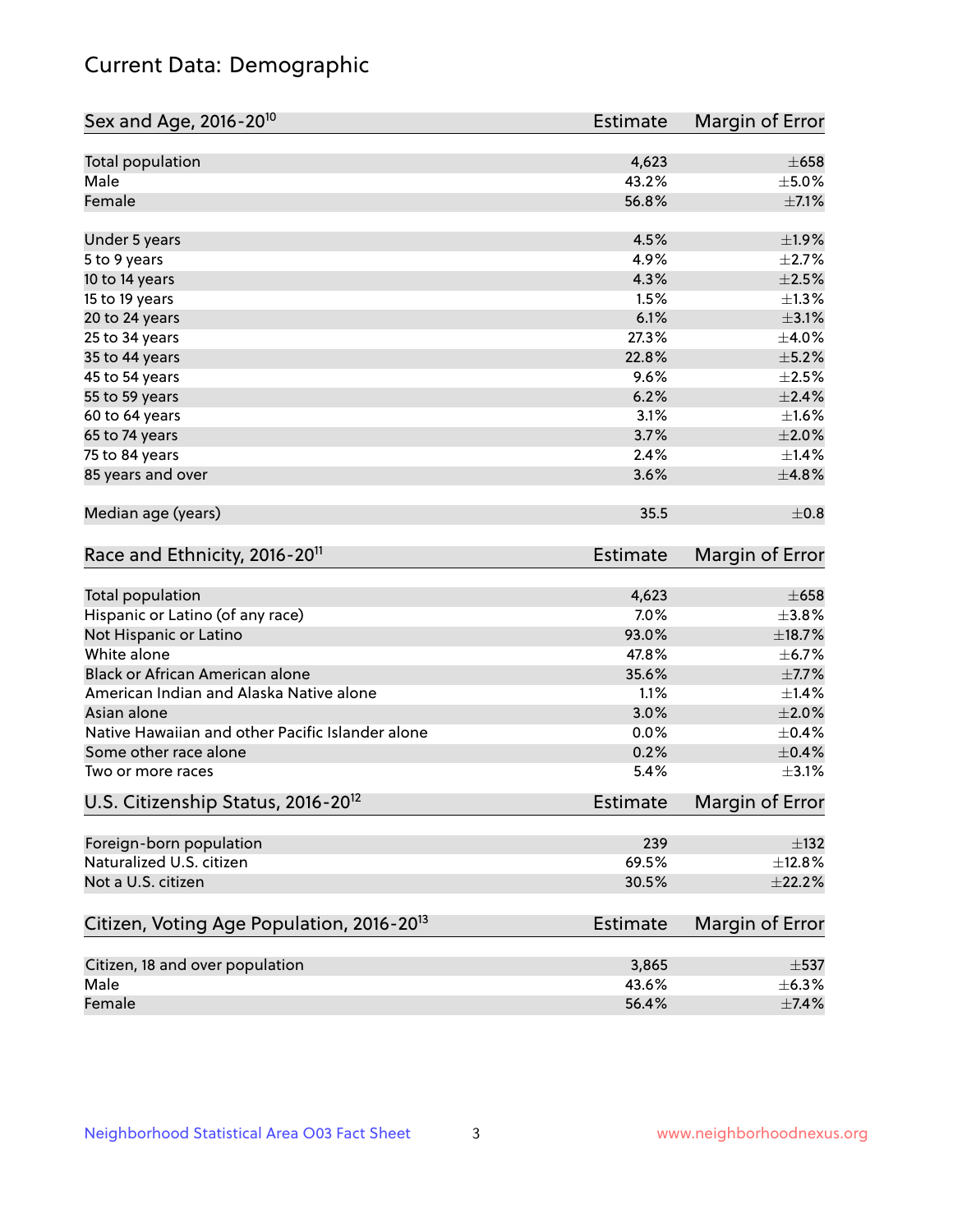# Current Data: Economic

| Income, 2016-20 <sup>14</sup>                                     | <b>Estimate</b> | Margin of Error |
|-------------------------------------------------------------------|-----------------|-----------------|
| All households                                                    | 2,170           | $\pm$ 323       |
| Less than \$10,000                                                | 8.4%            | $\pm$ 4.1%      |
| \$10,000 to \$14,999                                              | 5.9%            | $\pm 3.6\%$     |
| \$15,000 to \$24,999                                              | 10.6%           | ±10.3%          |
|                                                                   | 4.2%            | $\pm 2.9\%$     |
| \$25,000 to \$34,999                                              |                 |                 |
| \$35,000 to \$49,999                                              | 7.0%            | ±3.3%           |
| \$50,000 to \$74,999                                              | 12.1%           | $\pm$ 4.7%      |
| \$75,000 to \$99,999                                              | 10.3%           | $\pm$ 4.2%      |
| \$100,000 to \$149,999                                            | 17.1%           | $\pm$ 5.5%      |
| \$150,000 to \$199,999                                            | 9.0%            | $\pm$ 3.4%      |
| \$200,000 or more                                                 | 15.4%           | ±6.8%           |
| Median household income (dollars)                                 | \$79,345        | ±9,689          |
| Mean household income (dollars)                                   | \$98,965        | ±15,612         |
| Households with earnings                                          | 79.1%           | ±16.2%          |
| Mean earnings (dollars)                                           | \$113,536       | ±21,014         |
| Households with Social Security                                   | 17.6%           | ±10.4%          |
| Mean Social Security income (dollars)                             | \$14,669        | ±4,305          |
| Households with retirement income                                 | 8.1%            | $\pm 3.6\%$     |
| Mean retirement income (dollars)                                  | \$34,228        | ±19,222         |
| Households with Supplemental Security Income                      | 3.5%            | $\pm 2.5\%$     |
| Mean Supplemental Security Income (dollars)                       | \$7,247         | $\pm$ 3,423     |
| Households with cash public assistance income                     | 0.2%            | $\pm$ 1.4%      |
| Mean cash public assistance income (dollars)                      | \$0             | $\pm$ 0         |
| Households with Food Stamp/SNAP benefits in the past 12<br>months | 12.4%           | $\pm$ 5.2%      |
| Family households                                                 | 1,022           | ±218            |
| Less than \$10,000                                                | 4.0%            | $\pm$ 3.5%      |
| \$10,000 to \$14,999                                              | 5.1%            | $\pm$ 6.0%      |
| \$15,000 to \$24,999                                              | 2.6%            | $\pm$ 3.2%      |
| \$25,000 to \$34,999                                              | 8.8%            | $\pm$ 7.5%      |
| \$35,000 to \$49,999                                              | 7.4%            | ±4.8%           |
| \$50,000 to \$74,999                                              | 7.9%            | $\pm$ 4.2%      |
| \$75,000 to \$99,999                                              | 14.7%           | $\pm$ 8.0%      |
| \$100,000 to \$149,999                                            | 15.4%           | $\pm$ 5.9%      |
| \$150,000 to \$199,999                                            | 10.3%           | $\pm$ 5.7%      |
| \$200,000 or more                                                 | 23.9%           | $\pm$ 13.5%     |
| Median family income (dollars)                                    | \$99,124        | ±11,972         |
| Mean family income (dollars)                                      | \$123,643       | ±32,951         |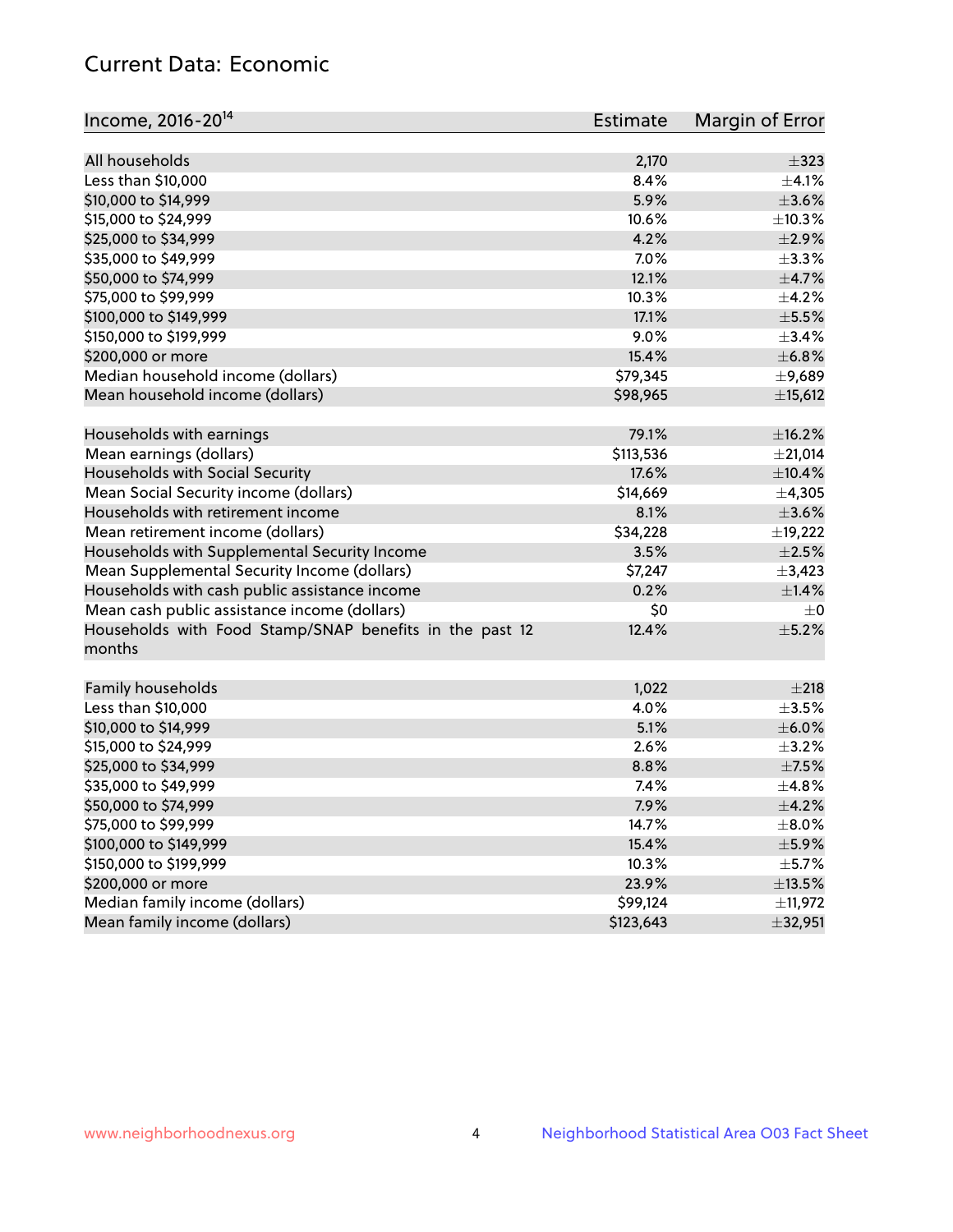# Current Data: Economic, continued...

| Income, 2016-20, continued <sup>15</sup>                                                   | <b>Estimate</b> | Margin of Error        |
|--------------------------------------------------------------------------------------------|-----------------|------------------------|
|                                                                                            |                 |                        |
| Nonfamily households                                                                       | 1,148           | $\pm 278$              |
| Median nonfamily income (dollars)                                                          | \$53,451        | ±11,450                |
| Mean nonfamily income (dollars)                                                            | \$74,595        | ±4,337                 |
| Median earnings for workers (dollars)                                                      | \$52,821        | $\pm 2,653$            |
| Median earnings for male full-time, year-round workers<br>(dollars)                        | \$73,307        | ±10,414                |
| Median earnings for female full-time, year-round workers<br>(dollars)                      | \$57,116        | ±5,659                 |
| Per capita income (dollars)                                                                | \$48,060        | ±7,669                 |
| Families Below Poverty Level, 2016-20 <sup>16</sup>                                        | Estimate        | <b>Margin of Error</b> |
|                                                                                            |                 |                        |
| <b>All Families</b>                                                                        | 1,022           | ±218                   |
| Percent below poverty                                                                      | 9.8%            | $\pm$ 6.7%             |
| Families with related children under 18 years                                              | 351             | ±116                   |
| Percent below poverty                                                                      | 19.8%           | ±18.9%                 |
| Families with related children under 5 years only                                          | 83              | $+63$                  |
| Percent below poverty                                                                      | 0.0%            | ±38.3%                 |
| Married couple families                                                                    | 678             | $\pm$ 187              |
| Percent below poverty                                                                      | 3.5%            | $\pm$ 3.9%             |
| Married couple families with related children under 18 years                               | 172             | $\pm$ 76               |
| Percent below poverty                                                                      | $0.0\%$         | ±10.7%                 |
| Married couple families with related children under 5 years                                | 64              | $\pm$ 49               |
| Percent below poverty                                                                      | $0.0\%$         | ±29.0%                 |
|                                                                                            |                 |                        |
| Families with female householder, no spouse present                                        | 308             | $\pm$ 116              |
| Percent below poverty                                                                      | 22.5%           | ±19.4%                 |
| Families with female householder, no spouse present with                                   | 161             | $\pm$ 82               |
| related children under 18 years                                                            |                 |                        |
| Percent below poverty                                                                      | 43.2%           | ±34.0%                 |
| Families with female householder, no spouse present with<br>related children under 5 years | 20              | $\pm 30$               |
| Percent below poverty                                                                      | 0.0%            | ±93.9%                 |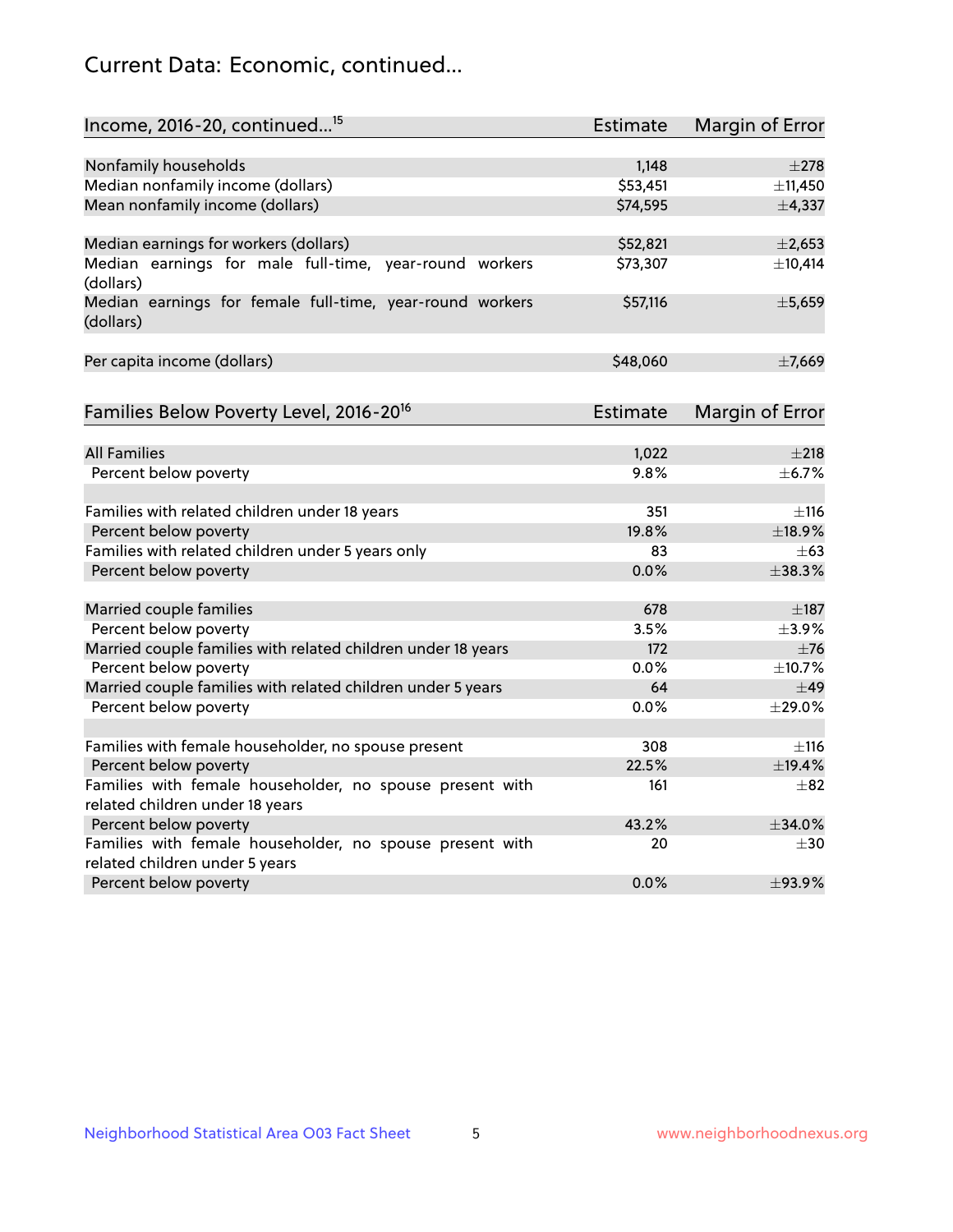# Current Data: Economic, continued...

| People Below Poverty Level, 2016-20 <sup>17</sup> | <b>Estimate</b> | Margin of Error |
|---------------------------------------------------|-----------------|-----------------|
|                                                   |                 |                 |
| Total population                                  | 4,619           | $\pm 658$       |
| Percent below poverty                             | 14.5%           | $\pm$ 5.8%      |
| Population under 18 years                         | 685             | $\pm 257$       |
| Percent below poverty                             | 26.1%           | $\pm$ 29.2%     |
| Population 18 years and over                      | 3,934           | $\pm$ 526       |
| Percent below poverty                             | 12.5%           | $\pm$ 3.8%      |
| Population 18 to 64 years                         | 3,487           | ±464            |
| Percent below poverty                             | 11.8%           | $+4.2%$         |
| Population 65 years and over                      | 447             | $\pm 248$       |
| Percent below poverty                             | 17.5%           | $\pm$ 6.3%      |

| Poverty by Race/Ethnicity, 2016-20 <sup>18</sup><br>Estimate |       | Margin of Error |  |
|--------------------------------------------------------------|-------|-----------------|--|
|                                                              |       |                 |  |
| Non-Hispanic White population                                | 2,208 | $\pm$ 440       |  |
| Percent below poverty                                        | 4.2%  | $\pm 2.7\%$     |  |
| <b>Black population</b>                                      | 1,688 | $\pm$ 436       |  |
| Percent below poverty                                        | 28.9% | $\pm$ 14.0%     |  |
| Asian population                                             | 140   | ±96             |  |
| Percent below poverty                                        | 3.7%  | $\pm$ 12.6%     |  |
| Hispanic or Latino population                                | 322   | $\pm$ 182       |  |
| Percent below poverty                                        | 3.5%  | $\pm$ 4.3%      |  |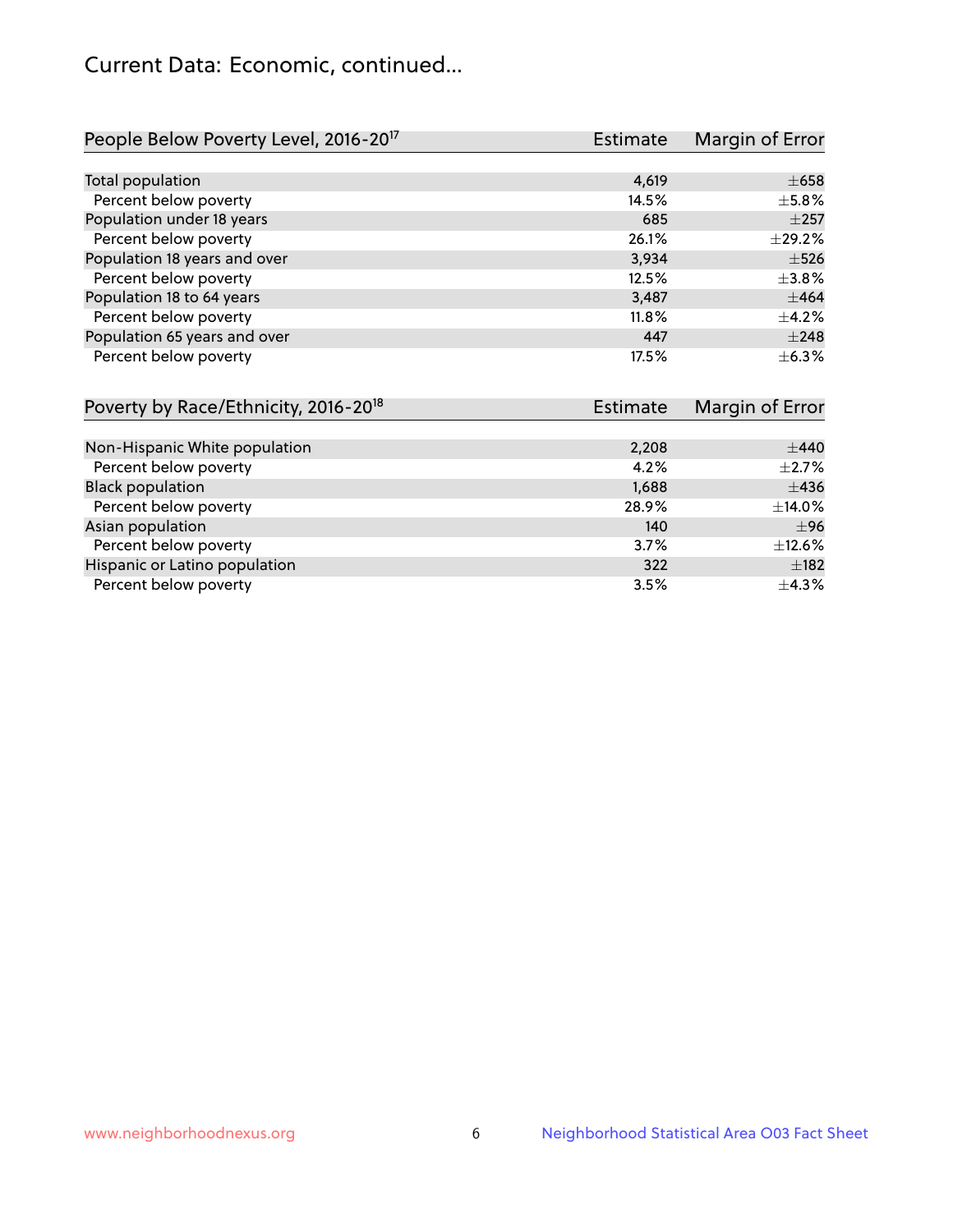# Current Data: Employment

| Employment Status, 2016-20 <sup>19</sup>                                    | <b>Estimate</b> | Margin of Error |
|-----------------------------------------------------------------------------|-----------------|-----------------|
|                                                                             |                 |                 |
| Population 16 years and over                                                | 3,988           | $\pm 602$       |
| In labor force                                                              | 78.3%           | ±16.3%          |
| Civilian labor force                                                        | 78.3%           | ±16.3%          |
| Employed                                                                    | 72.5%           | ±15.3%          |
| Unemployed                                                                  | 5.8%            | $\pm$ 3.4%      |
| <b>Armed Forces</b>                                                         | 0.0%            | $\pm 2.1\%$     |
| Not in labor force                                                          | 21.7%           | $\pm$ 6.6%      |
| Civilian labor force                                                        | 3,123           | ±449            |
| <b>Unemployment Rate</b>                                                    | 7.4%            | $\pm$ 4.4%      |
| Females 16 years and over                                                   | 2,221           | $\pm 423$       |
| In labor force                                                              | 76.4%           | $\pm 4.6\%$     |
| Civilian labor force                                                        | 76.4%           | $\pm 4.6\%$     |
| Employed                                                                    | 71.4%           | $\pm$ 5.8%      |
| Own children of the householder under 6 years                               | 221             | ±110            |
| All parents in family in labor force                                        | 99.4%           | $\pm$ 13.5%     |
| Own children of the householder 6 to 17 years                               | 440             | $\pm 214$       |
| All parents in family in labor force                                        | 63.5%           | ±42.6%          |
| Industry, 2016-20 <sup>20</sup>                                             | <b>Estimate</b> | Margin of Error |
|                                                                             |                 |                 |
| Civilian employed population 16 years and over                              | 2,892           | $\pm 424$       |
| Agriculture, forestry, fishing and hunting, and mining                      | 1.1%            | $\pm1.6\%$      |
| Construction                                                                | 1.8%            | ±1.6%           |
| Manufacturing                                                               | 6.3%            | $\pm$ 3.1%      |
| Wholesale trade                                                             | 2.0%            | $\pm 2.7\%$     |
| Retail trade                                                                | 8.0%            | $\pm$ 4.2%      |
| Transportation and warehousing, and utilities                               | 3.8%            | ±1.9%           |
| Information                                                                 | 2.3%            | $\pm$ 1.4%      |
| Finance and insurance, and real estate and rental and leasing               | 8.0%            | $\pm$ 5.0%      |
| Professional, scientific, and management, and administrative                | 19.5%           | $\pm$ 5.0%      |
| and waste management services                                               |                 |                 |
| Educational services, and health care and social assistance                 | 25.8%           | $\pm$ 6.9%      |
| Arts, entertainment, and recreation, and accommodation and<br>food services | 10.6%           | $\pm$ 4.0%      |
| Other services, except public administration                                | 4.4%            | $\pm$ 3.1%      |
| Public administration                                                       | 6.4%            | $\pm 3.6\%$     |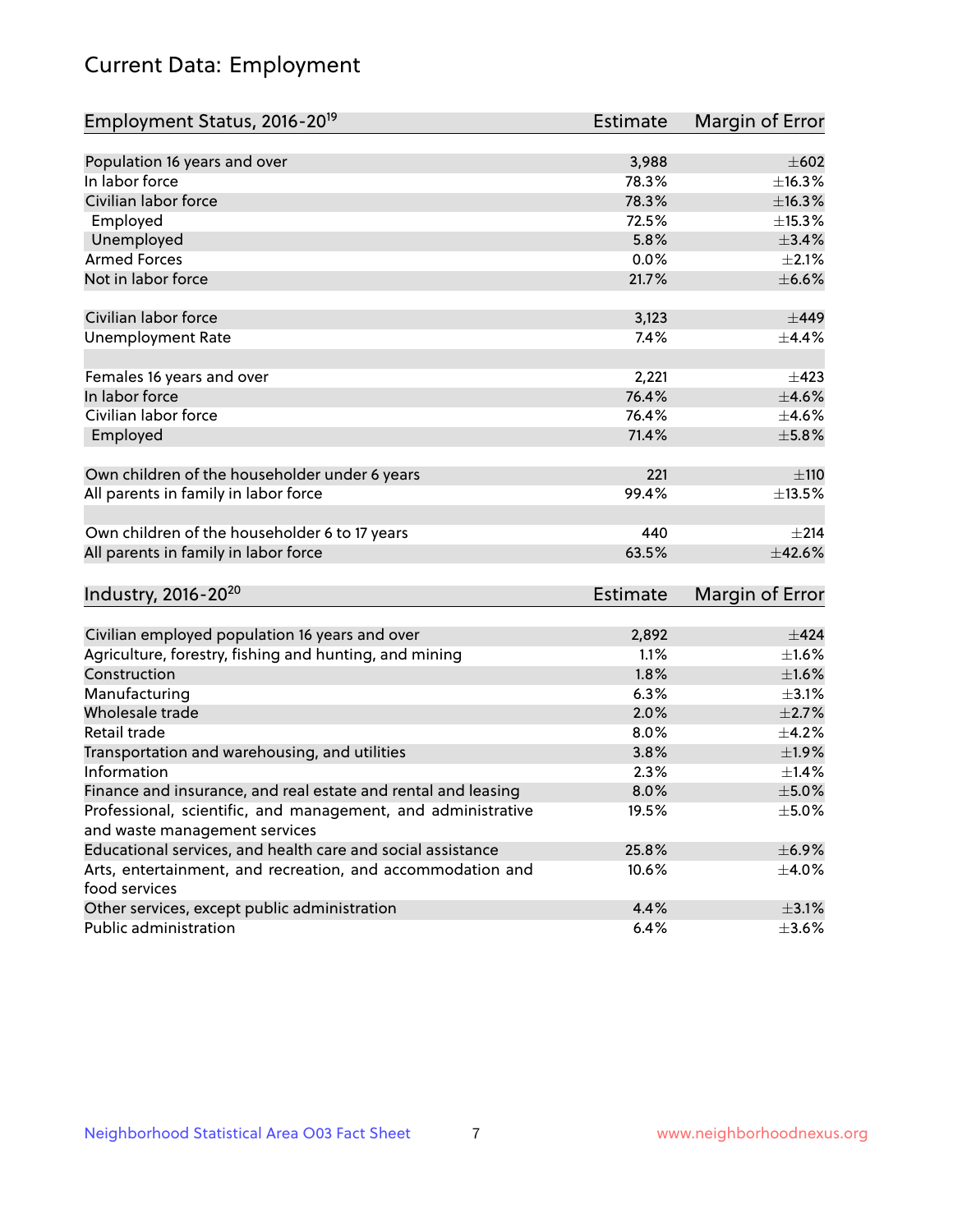# Current Data: Employment, continued...

| Occupation, 2016-20 <sup>21</sup>                                                                       | <b>Estimate</b> | Margin of Error |
|---------------------------------------------------------------------------------------------------------|-----------------|-----------------|
| Civilian employed population 16 years and over                                                          | 2,892           | $\pm$ 424       |
| Management, business, science, and arts occupations                                                     | 61.2%           | $\pm$ 8.3%      |
| Service occupations                                                                                     | 12.8%           | $\pm 4.1\%$     |
| Sales and office occupations                                                                            | 15.7%           | $\pm$ 5.9%      |
| Natural resources, construction, and maintenance occupations                                            | 5.1%            | $\pm$ 3.1%      |
| Production, transportation, and material moving occupations                                             | 5.2%            | $\pm 2.7\%$     |
| Class of Worker, 2016-20 <sup>22</sup>                                                                  | <b>Estimate</b> | Margin of Error |
| Civilian employed population 16 years and over                                                          | 2,892           | $\pm$ 424       |
| Private wage and salary workers                                                                         | 81.7%           | $\pm$ 6.4%      |
| Government workers                                                                                      | 15.8%           | $\pm$ 4.5%      |
| Self-employed in own not incorporated business workers                                                  | 2.5%            | $\pm 1.5\%$     |
| Unpaid family workers                                                                                   | 0.0%            | $\pm$ 0.9%      |
|                                                                                                         |                 |                 |
| Job Flows, 2019 <sup>23</sup>                                                                           |                 | 2019            |
| Total Jobs in Neighborhood Statistical Area                                                             |                 | 2,198           |
| Held by residents of Neighborhood Statistical Area                                                      |                 | 1.5%            |
| Held by non-residents of Neighborhood Statistical Area                                                  |                 | 98.5%           |
| Jobs by Industry Sector, 2019 <sup>24</sup>                                                             |                 | 2019            |
| Total Jobs in Neighborhood Statistical Area                                                             |                 | 2,198           |
| <b>Goods Producing sectors</b>                                                                          |                 | 15.8%           |
| Trade, Transportation, and Utilities sectors                                                            |                 | 50.8%           |
| All Other Services sectors                                                                              |                 | 33.4%           |
| Total Jobs in Neighborhood Statistical<br>held<br>by<br>Area<br>Neighborhood Statistical Area residents |                 | 33              |
| <b>Goods Producing sectors</b>                                                                          |                 | 24.2%           |
| Trade, Transportation, and Utilities sectors                                                            |                 | 9.1%            |
| All Other Services sectors                                                                              |                 | 66.7%           |
| Jobs by Earnings, 2019 <sup>25</sup>                                                                    |                 | 2019            |
| Total Jobs in Neighborhood Statistical Area                                                             |                 | 2,198           |
| Jobs with earnings \$1250/month or less                                                                 |                 | 29.9%           |
| Jobs with earnings \$1251/month to \$3333/month                                                         |                 | 39.4%           |
| Jobs with earnings greater than \$3333/month                                                            |                 | 30.7%           |
| Neighborhood Statistical<br>Jobs<br>in<br>held<br>by<br>Total<br>Area                                   |                 | 33              |
| Neighborhood Statistical Area residents                                                                 |                 |                 |
| Jobs with earnings \$1250/month or less                                                                 |                 | 21.2%           |
| Jobs with earnings \$1251/month to \$3333/month                                                         |                 | 27.3%           |
| Jobs with earnings greater than \$3333/month                                                            |                 | 51.5%           |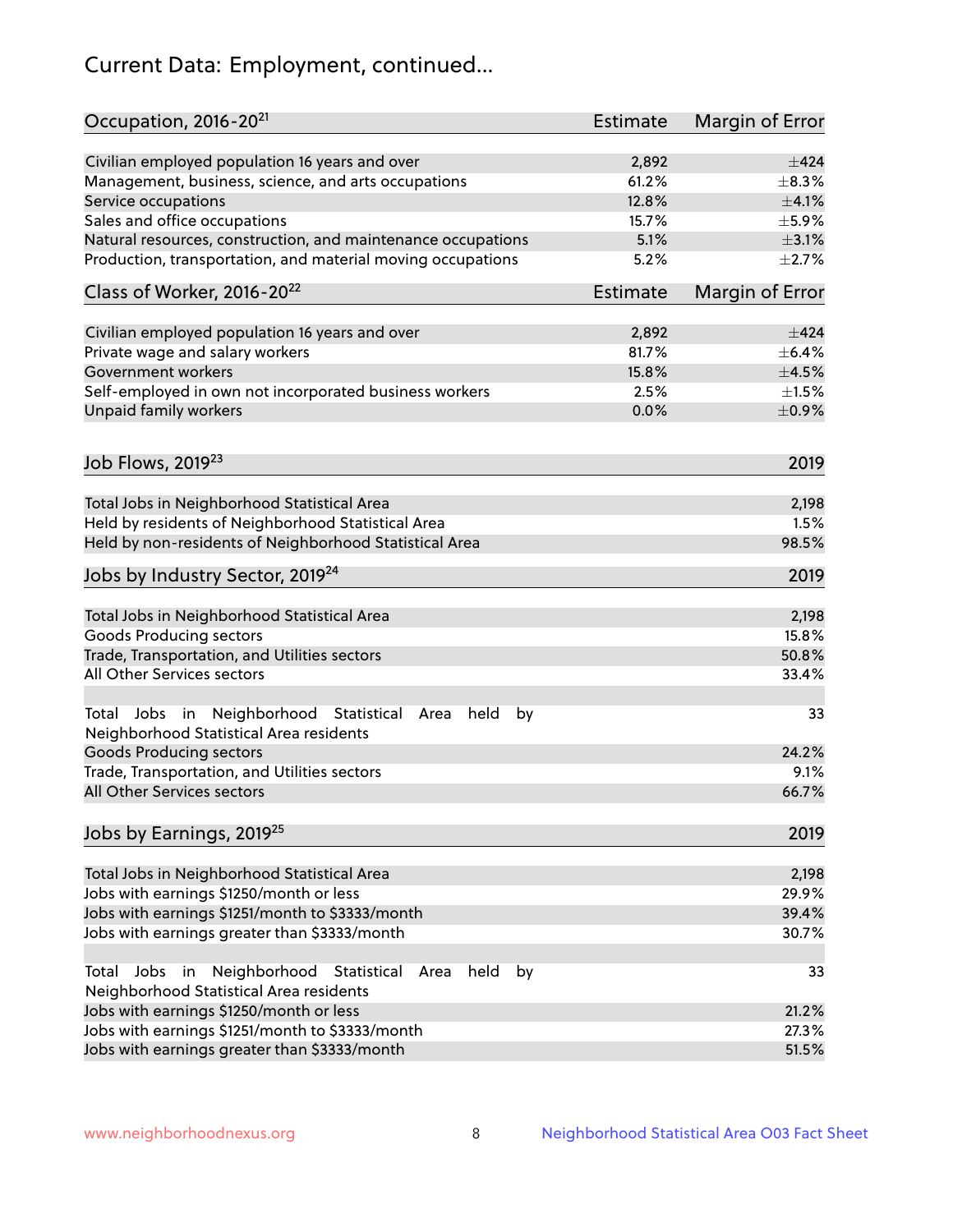# Current Data: Employment, continued...

| Jobs by Age of Worker, 2019 <sup>26</sup>                                                      | 2019  |
|------------------------------------------------------------------------------------------------|-------|
|                                                                                                |       |
| Total Jobs in Neighborhood Statistical Area                                                    | 2,198 |
| Jobs with workers age 29 or younger                                                            | 29.7% |
| Jobs with workers age 30 to 54                                                                 | 52.2% |
| Jobs with workers age 55 or older                                                              | 18.2% |
|                                                                                                |       |
| Total Jobs in Neighborhood Statistical Area held by<br>Neighborhood Statistical Area residents | 33    |
| Jobs with workers age 29 or younger                                                            | 15.2% |
| Jobs with workers age 30 to 54                                                                 | 69.7% |
| Jobs with workers age 55 or older                                                              | 15.2% |

### Current Data: Education

| School Enrollment, 2016-20 <sup>27</sup>       | <b>Estimate</b> | Margin of Error |
|------------------------------------------------|-----------------|-----------------|
|                                                |                 |                 |
| Population 3 years and over enrolled in school | 861             | $\pm 252$       |
| Nursery school, preschool                      | 5.6%            | $\pm$ 5.2%      |
| Kindergarten                                   | 0.1%            | $\pm 2.2\%$     |
| Elementary school (grades 1-8)                 | 45.5%           | ±13.7%          |
| High school (grades 9-12)                      | 8.3%            | $\pm$ 5.9%      |
| College or graduate school                     | 40.5%           | $\pm$ 11.8%     |

| Educational Attainment, 2016-20 <sup>28</sup> | Estimate | Margin of Error |
|-----------------------------------------------|----------|-----------------|
|                                               |          |                 |
| Population 25 years and over                  | 3,637    | $\pm$ 558       |
| Less than 9th grade                           | 1.6%     | $\pm 1.8\%$     |
| 9th to 12th grade, no diploma                 | 6.6%     | $\pm$ 6.3%      |
| High school graduate (includes equivalency)   | 20.6%    | $\pm$ 5.3%      |
| Some college, no degree                       | 8.8%     | $\pm 2.8\%$     |
| Associate's degree                            | 5.0%     | $\pm 2.7\%$     |
| Bachelor's degree                             | 27.7%    | $\pm$ 4.2%      |
| Graduate or professional degree               | 29.8%    | $\pm$ 5.8%      |
|                                               |          |                 |
| Percent high school graduate or higher        | 91.8%    | $\pm$ 18.6%     |
| Percent bachelor's degree or higher           | 57.5%    | $\pm$ 3.5%      |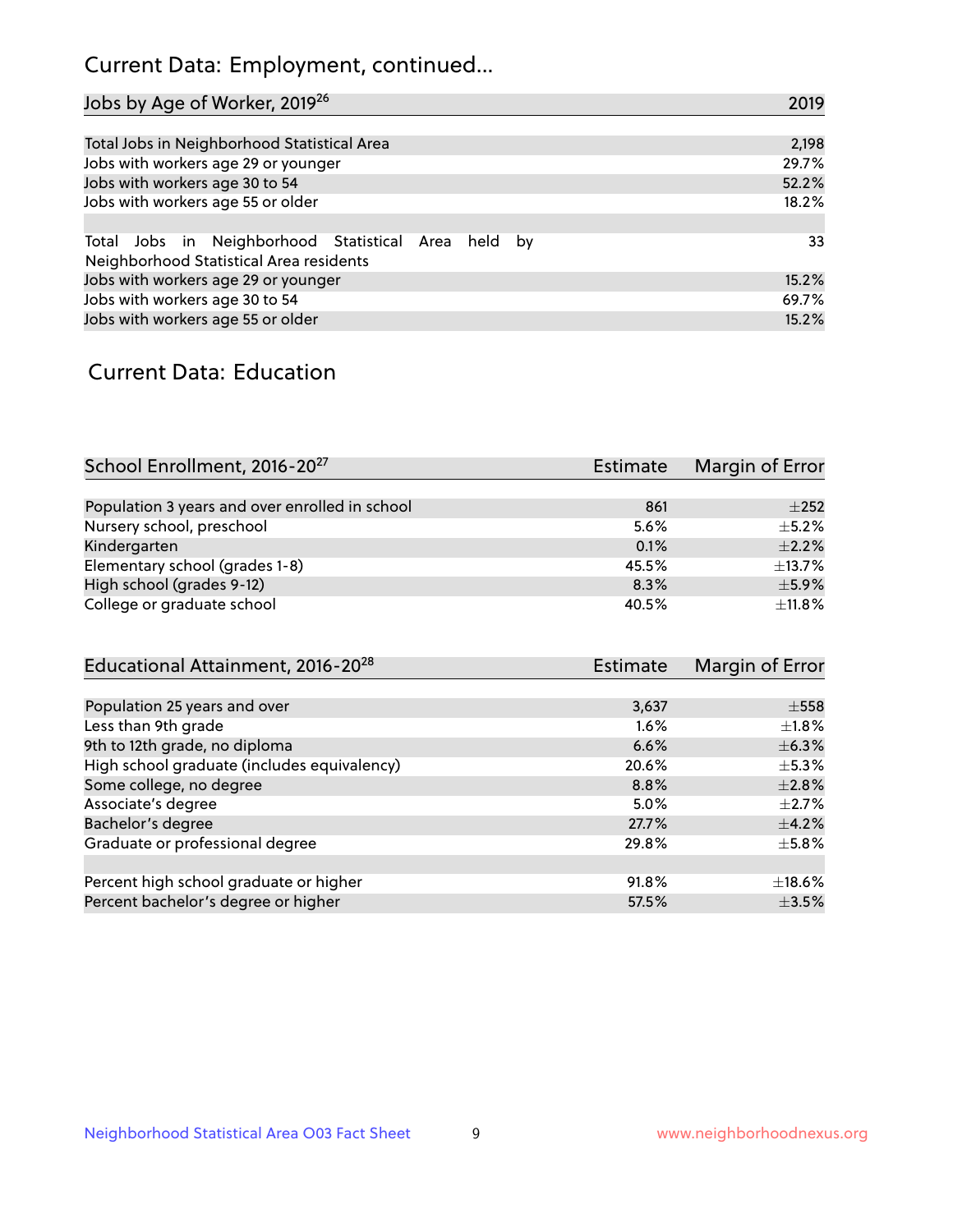# Current Data: Housing

| Households by Type, 2016-20 <sup>29</sup>            | <b>Estimate</b> | Margin of Error          |
|------------------------------------------------------|-----------------|--------------------------|
|                                                      |                 |                          |
| <b>Total households</b>                              | 2,170           | $\pm$ 323                |
| Family households (families)                         | 47.1%           | $+7.2%$                  |
| With own children under 18 years                     | 14.4%           | $\pm 4.1\%$              |
| Married-couple family                                | 31.3%           | $\pm$ 7.3%               |
| With own children of the householder under 18 years  | 6.9%            | $\pm 2.8\%$              |
| Male householder, no spouse present, family          | 1.6%            | $\pm$ 1.7%               |
| With own children of the householder under 18 years  | 0.4%            | $\pm$ 0.9%               |
| Female householder, no spouse present, family        | 14.2%           | $\pm$ 4.7%               |
| With own children of the householder under 18 years  | 7.1%            | ±3.3%                    |
| Nonfamily households                                 | 52.9%           | $\pm 10.1\%$             |
| Householder living alone                             | 39.2%           | $\pm$ 10.5%              |
| 65 years and over                                    | 12.9%           | ±10.3%                   |
|                                                      |                 |                          |
| Households with one or more people under 18 years    | 16.2%           | $\pm$ 4.3%               |
| Households with one or more people 65 years and over | 17.9%           | ±10.2%                   |
| Average household size                               | 2.12            | $\pm$ 0.44               |
| Average family size                                  | 2.78            | $\pm$ 0.83               |
|                                                      |                 |                          |
| Housing Occupancy, 2016-20 <sup>30</sup>             | <b>Estimate</b> | Margin of Error          |
| Total housing units                                  | 2,583           | $\pm 298$                |
| Occupied housing units                               | 84.0%           |                          |
| Vacant housing units                                 | 16.0%           | $\pm$ 7.9%<br>$\pm$ 5.1% |
|                                                      |                 |                          |
| Homeowner vacancy rate                               | 3.1             | $\pm$ 3.6                |
| Rental vacancy rate                                  | 6.5             | ±5.9                     |
| Units in Structure, 2016-20 <sup>31</sup>            | Estimate        | Margin of Error          |
|                                                      |                 |                          |
| Total housing units                                  | 2,583           | $\pm 298$                |
| 1-unit, detached                                     | 56.7%           | $\pm$ 9.0%               |
| 1-unit, attached                                     | 7.9%            | $\pm$ 3.1%               |
| 2 units                                              | 5.2%            | $\pm 2.8\%$              |
| 3 or 4 units                                         | 2.5%            | $\pm 1.9\%$              |
| 5 to 9 units                                         | 5.7%            | ±3.8%                    |
| 10 to 19 units                                       | 4.5%            | $\pm$ 3.1%               |
| 20 or more units                                     | 16.8%           | ±4.3%                    |
| Mobile home                                          | 0.7%            | $\pm 1.3\%$              |
| Boat, RV, van, etc.                                  | $0.0\%$         | $\pm$ 0.7%               |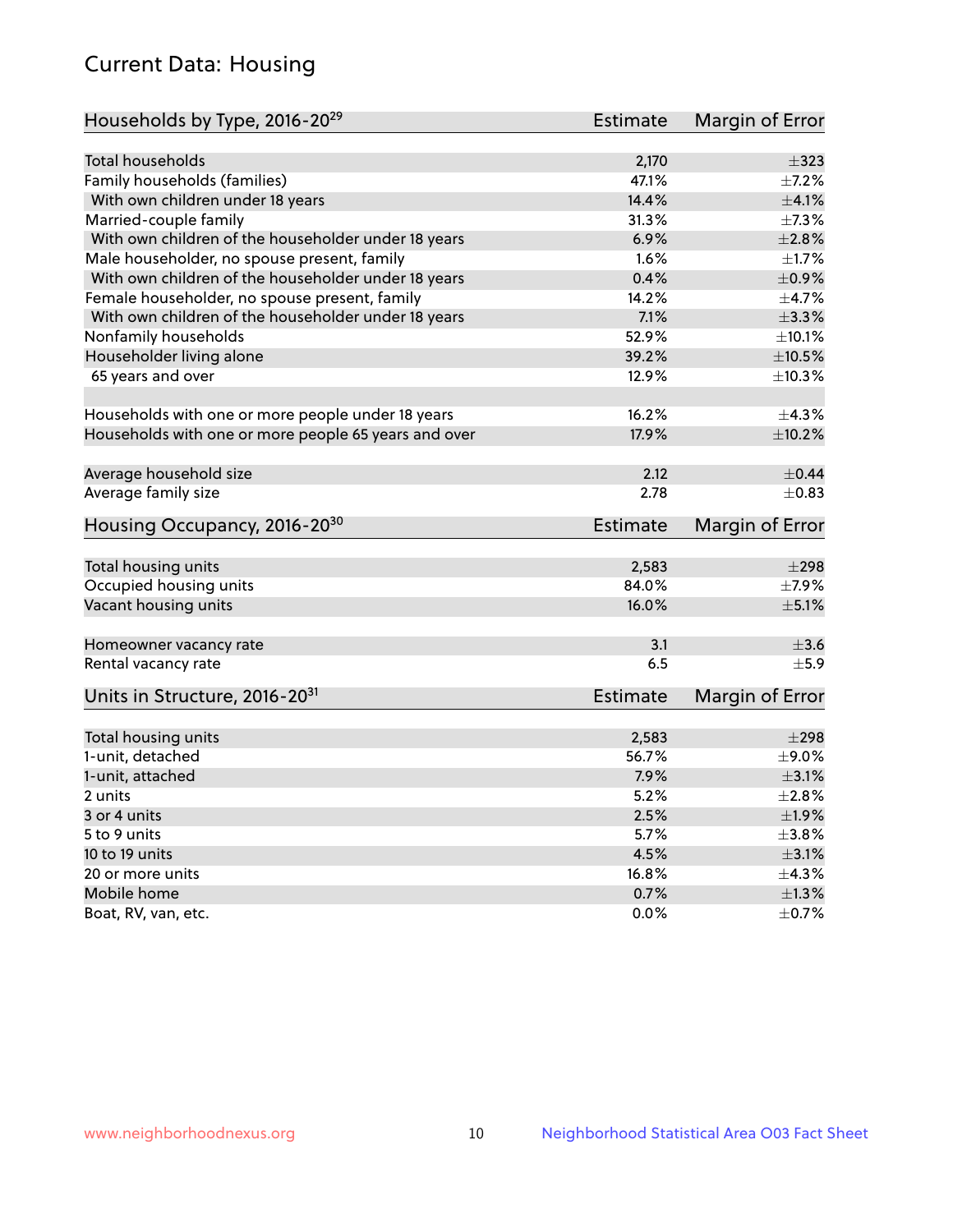# Current Data: Housing, continued...

| Year Structure Built, 2016-20 <sup>32</sup>                       | <b>Estimate</b> | Margin of Error       |
|-------------------------------------------------------------------|-----------------|-----------------------|
| Total housing units                                               | 2,583           | $\pm 298$             |
| Built 2014 or later                                               | 6.0%            | $\pm$ 3.1%            |
| Built 2010 to 2013                                                | 1.8%            | $\pm 1.5\%$           |
| Built 2000 to 2009                                                | 27.3%           | ±4.8%                 |
| Built 1990 to 1999                                                | 2.5%            | $\pm1.8\%$            |
| Built 1980 to 1989                                                | 4.3%            | $\pm 2.8\%$           |
| Built 1970 to 1979                                                | 9.1%            | $\pm 4.0\%$           |
| Built 1960 to 1969                                                | 7.1%            | $\pm$ 3.4%            |
| Built 1950 to 1959                                                | 9.1%            | $\pm$ 3.7%            |
| Built 1940 to 1949                                                | 16.5%           | $\pm 10.5\%$          |
| Built 1939 or earlier                                             | 16.4%           | ±4.8%                 |
| Housing Tenure, 2016-2033                                         | Estimate        | Margin of Error       |
| Occupied housing units                                            | 2,170           | $\pm$ 323             |
| Owner-occupied                                                    | 58.4%           | $\pm$ 10.5%           |
| Renter-occupied                                                   | 41.6%           | $\pm$ 5.2%            |
| Average household size of owner-occupied unit                     | 2.13            | $\pm$ 0.65            |
| Average household size of renter-occupied unit                    | 2.11            | $\pm$ 0.25            |
| Residence 1 Year Ago, 2016-20 <sup>34</sup>                       | <b>Estimate</b> | Margin of Error       |
|                                                                   |                 |                       |
| Population 1 year and over                                        | 4,573           | $\pm 650$             |
| Same house                                                        | 80.0%           | $\pm$ 7.1%            |
| Different house in the U.S.                                       | 20.0%           | $\pm$ 5.0%            |
| Same county                                                       | 5.8%            | $\pm 3.0\%$           |
| Different county                                                  | 14.2%           | ±4.3%                 |
| Same state                                                        | 11.3%           | $\pm 4.1\%$           |
| Different state                                                   | 2.9%            | $\pm1.8\%$            |
| Abroad                                                            | 0.0%            | $\pm$ 0.4%            |
| Value of Housing Unit, 2016-20 <sup>35</sup>                      | <b>Estimate</b> | Margin of Error       |
| Owner-occupied units                                              | 1,267           | $\pm 296$             |
| Less than \$50,000                                                | 0.8%            | $\pm$ 4.0%            |
| \$50,000 to \$99,999                                              | 0.9%            | $\pm 3.6\%$           |
| \$100,000 to \$149,999                                            | 1.8%            | $\pm 2.4\%$           |
| \$150,000 to \$199,999                                            | 4.2%            | $\pm$ 3.5%            |
| \$200,000 to \$299,999                                            | 26.1%           | $\pm$ 5.6%            |
| \$300,000 to \$499,999                                            | 47.9%           | ±17.4%                |
| \$500,000 to \$999,999                                            | 18.2%           | $\pm$ 11.0%           |
| \$1,000,000 or more                                               | 0.0%            | $\pm 2.5\%$           |
| Mortgage Status, 2016-20 <sup>36</sup>                            | <b>Estimate</b> | Margin of Error       |
|                                                                   |                 |                       |
| Owner-occupied units                                              | 1,267           | $\pm 296$             |
| Housing units with a mortgage<br>Housing units without a mortgage | 78.4%<br>21.6%  | ±24.2%<br>$\pm$ 17.1% |
|                                                                   |                 |                       |

Neighborhood Statistical Area O03 Fact Sheet 11 11 www.neighborhoodnexus.org

Housing units without a mortgage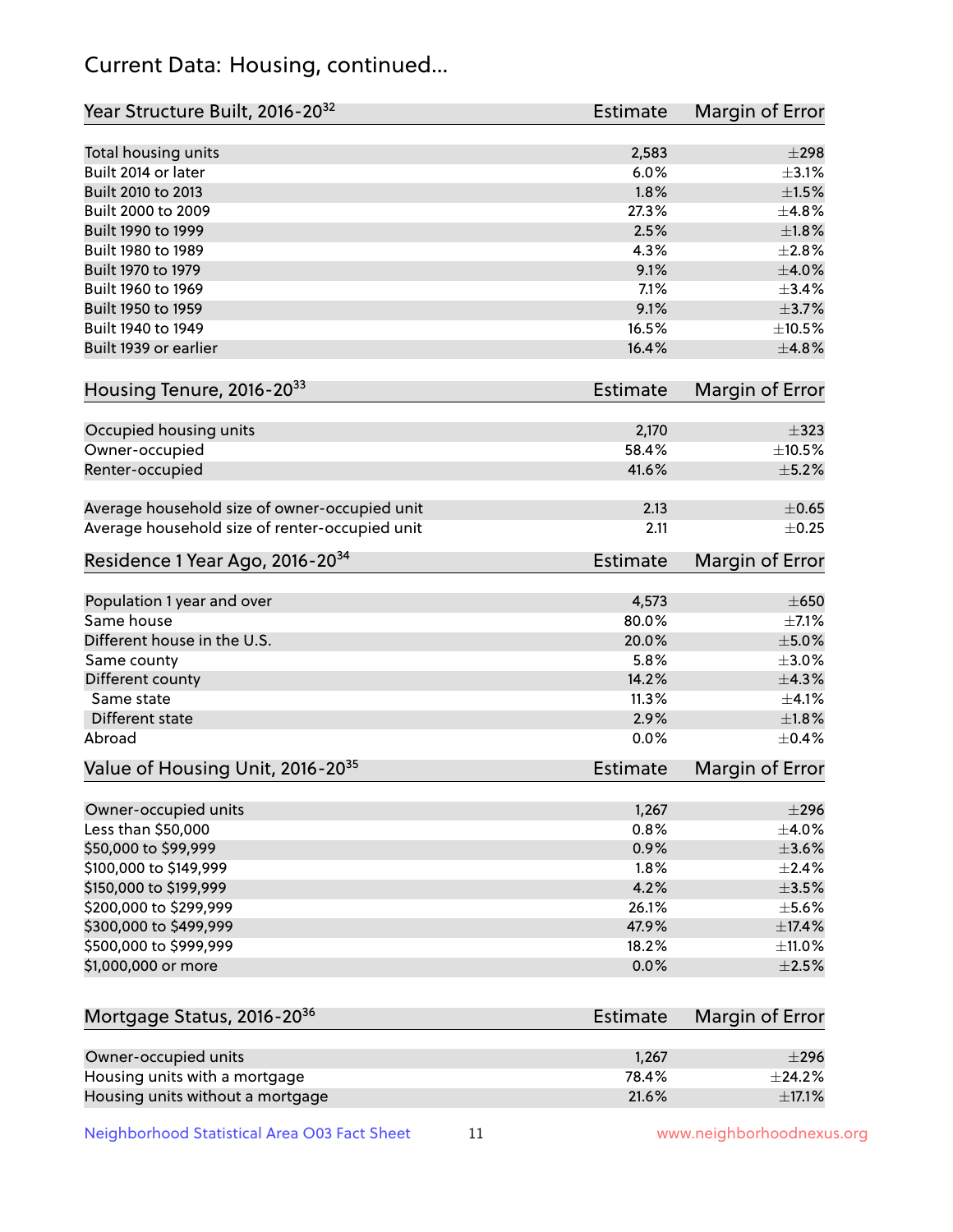# Current Data: Housing, continued...

| Selected Monthly Owner Costs, 2016-20 <sup>37</sup> | Estimate | Margin of Error |
|-----------------------------------------------------|----------|-----------------|
|                                                     |          |                 |
| Housing units with a mortgage                       | 994      | $\pm 200$       |
| Less than \$300                                     | 0.0%     | $\pm 2.6\%$     |
| \$300 to \$499                                      | 0.0%     | $\pm 2.6\%$     |
| \$500 to \$999                                      | 3.7%     | $\pm$ 4.9%      |
| \$1,000 to \$1,499                                  | 16.7%    | $\pm$ 6.2%      |
| \$1,500 to \$1,999                                  | 28.6%    | $\pm$ 7.6%      |
| \$2,000 to \$2,999                                  | 38.6%    | ±13.4%          |
| \$3,000 or more                                     | 12.5%    | $\pm$ 8.5%      |
|                                                     |          |                 |
| Median (dollars)                                    | \$2,020  | $\pm 109$       |
|                                                     |          |                 |
| Housing units without a mortgage                    | 273      | $\pm 226$       |
| Less than \$150                                     | 2.2%     | $\pm$ 9.2%      |
| \$150 to \$249                                      | 6.2%     | ±10.4%          |
| \$250 to \$349                                      | 55.7%    | ±66.1%          |
| \$350 to \$499                                      | 21.8%    | $\pm 3.0\%$     |
| \$500 to \$699                                      | 2.6%     | ±9.4%           |
| \$700 or more                                       | 11.4%    | ±19.4%          |
|                                                     |          |                 |
| Median (dollars)                                    | \$335    | ±12             |

| Selected Monthly Owner Costs as a Percentage of | <b>Estimate</b> | Margin of Error |
|-------------------------------------------------|-----------------|-----------------|
| Household Income, 2016-20 <sup>38</sup>         |                 |                 |
|                                                 |                 |                 |
| Housing units with a mortgage <sup>39</sup>     | 994             | $\pm 224$       |
| Less than 20.0 percent                          | 50.5%           | $\pm$ 12.8%     |
| 20.0 to 24.9 percent                            | 10.0%           | $\pm$ 5.3%      |
| 25.0 to 29.9 percent                            | 12.9%           | $\pm$ 5.9%      |
| 30.0 to 34.9 percent                            | 8.0%            | $\pm$ 5.4%      |
| 35.0 percent or more                            | 18.6%           | $\pm$ 9.3%      |
|                                                 |                 |                 |
| Housing units without a mortgage <sup>40</sup>  | 273             | $\pm 232$       |
| Less than 10.0 percent                          | 26.5%           | $\pm 28.6\%$    |
| 10.0 to 14.9 percent                            | 3.4%            | $\pm$ 8.6%      |
| 15.0 to 19.9 percent                            | 6.8%            | $\pm$ 7.1%      |
| 20.0 to 24.9 percent                            | 9.5%            | $\pm$ 10.4%     |
| 25.0 to 29.9 percent                            | 46.0%           | ±69.2%          |
| 30.0 to 34.9 percent                            | 5.0%            | $\pm$ 8.8%      |
| 35.0 percent or more                            | 2.9%            | $\pm$ 13.4%     |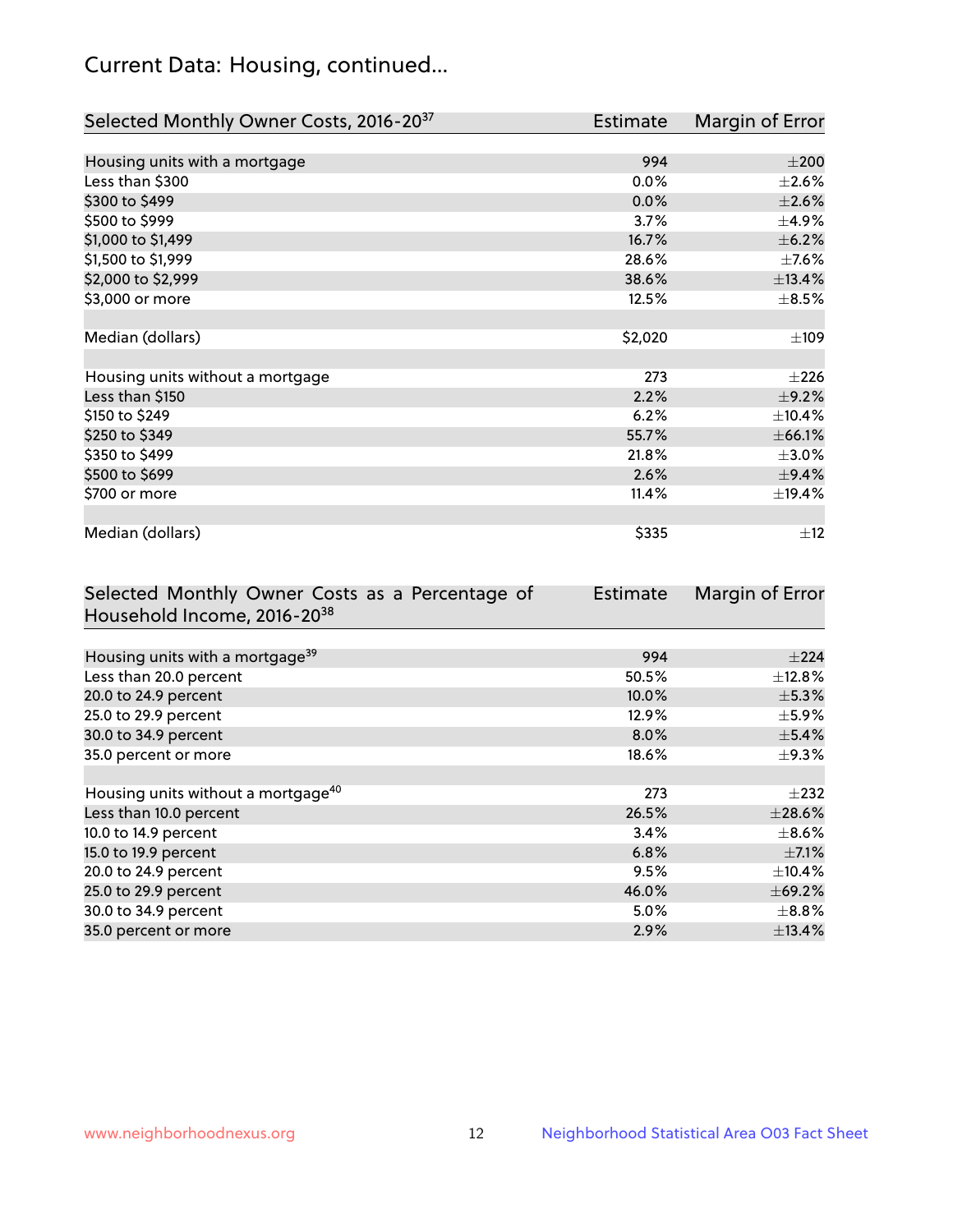# Current Data: Housing, continued...

| Gross Rent, 2016-20 <sup>41</sup>               | <b>Estimate</b> | Margin of Error |
|-------------------------------------------------|-----------------|-----------------|
|                                                 |                 |                 |
| Occupied units paying rent                      | 878             | ±170            |
| Less than \$200                                 | 1.8%            | $\pm$ 3.9%      |
| \$200 to \$499                                  | 9.6%            | $\pm$ 7.5%      |
| \$500 to \$749                                  | 5.5%            | $\pm$ 7.5%      |
| \$750 to \$999                                  | 14.1%           | ±10.7%          |
| \$1,000 to \$1,499                              | 35.0%           | $\pm$ 11.6%     |
| \$1,500 to \$1,999                              | 15.9%           | $\pm$ 7.3%      |
| \$2,000 or more                                 | 18.0%           | $\pm 10.6\%$    |
| Median (dollars)                                | \$1,211         | $\pm 102$       |
|                                                 |                 |                 |
| No rent paid                                    | 25              | $\pm$ 37        |
|                                                 |                 |                 |
| Gross Rent as a Percentage of Household Income, | <b>Estimate</b> | Margin of Error |
| $2016 - 20^{42}$                                |                 |                 |
|                                                 |                 |                 |
| Occupied units paying rent <sup>43</sup>        | 787             | $\pm$ 195       |
| Less than 15.0 percent                          | 12.9%           | $\pm$ 8.4%      |
| 15.0 to 19.9 percent                            | 18.9%           | $\pm$ 10.2%     |
| 20.0 to 24.9 percent                            | 12.7%           | ±6.8%           |
| 25.0 to 29.9 percent                            | 5.8%            | $\pm$ 5.1%      |
| 30.0 to 34.9 percent                            | 9.2%            | $\pm$ 6.4%      |
| 35.0 percent or more                            | 40.5%           | ±13.3%          |

# Current Data: Transportation

| Commuting to Work, 2016-20 <sup>44</sup>  | <b>Estimate</b> | <b>Margin of Error</b> |
|-------------------------------------------|-----------------|------------------------|
|                                           |                 |                        |
| Workers 16 years and over                 | 2,850           | $\pm$ 489              |
| Car, truck, or van - drove alone          | 61.8%           | $\pm 1.1\%$            |
| Car, truck, or van - carpooled            | 4.3%            | $\pm$ 2.4%             |
| Public transportation (excluding taxicab) | $10.0\%$        | $\pm 3.6\%$            |
| Walked                                    | 1.4%            | $\pm$ 1.4%             |
| Other means                               | 4.9%            | $\pm$ 3.5%             |
| Worked at home                            | 17.6%           | $\pm$ 7.1%             |
|                                           |                 |                        |
| Mean travel time to work (minutes)        | 28.1            | $\pm$ 3.3              |

| Access to a Vehicle, 2016-20 <sup>45</sup> | Estimate | Margin of Error |
|--------------------------------------------|----------|-----------------|
|                                            |          |                 |
| Occupied housing units                     | 2,170    | $\pm$ 323       |
| No vehicles available                      | 9.8%     | $+4.4%$         |
| 1 vehicle available                        | 41.9%    | $\pm$ 10.6%     |
| 2 vehicles available                       | 37.6%    | $+7.4%$         |
| 3 or more vehicles available               | 10.8%    | $+4.2%$         |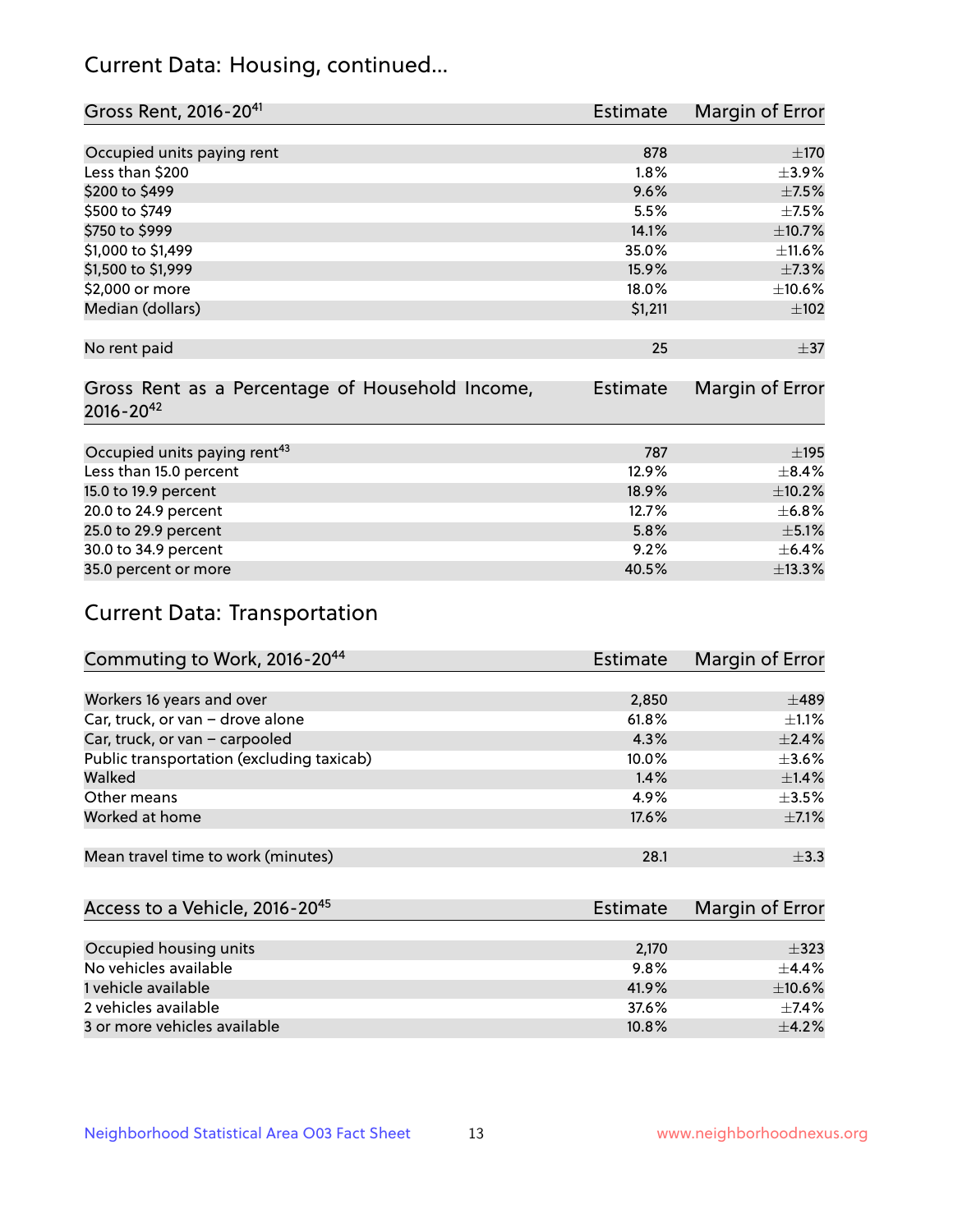# Current Data: Health

| Health Insurance coverage, 2016-2046                    | <b>Estimate</b> | <b>Margin of Error</b> |
|---------------------------------------------------------|-----------------|------------------------|
|                                                         |                 |                        |
| Civilian Noninstitutionalized Population                | 4,619           | $\pm 658$              |
| With health insurance coverage                          | 86.4%           | $\pm$ 5.4%             |
| With private health insurance coverage                  | 72.4%           | ±6.4%                  |
| With public health coverage                             | 21.4%           | $\pm$ 7.0%             |
| No health insurance coverage                            | 13.6%           | ±4.3%                  |
| Civilian Noninstitutionalized Population Under 19 years | 691             | $\pm 691$              |
| No health insurance coverage                            | 12.2%           | ±12.8%                 |
|                                                         |                 |                        |
| Civilian Noninstitutionalized Population 19 to 64 years | 3,481           | $\pm$ 542              |
| In labor force:                                         | 3,063           | $\pm$ 504              |
| Employed:                                               | 2,843           | $\pm$ 492              |
| With health insurance coverage                          | 91.4%           | $\pm$ 8.2%             |
| With private health insurance coverage                  | 88.6%           | $\pm$ 7.4%             |
| With public coverage                                    | 3.8%            | $\pm 2.9\%$            |
| No health insurance coverage                            | 8.6%            | $\pm$ 4.0%             |
|                                                         |                 |                        |
| Unemployed:                                             | 221             | $\pm$ 492              |
| With health insurance coverage                          | 35.4%           | ±23.5%                 |
| With private health insurance coverage                  | 19.7%           | ±13.4%                 |
| With public coverage                                    | 15.7%           | ±24.3%                 |
| No health insurance coverage                            | 64.6%           | $\pm 29.1\%$           |
|                                                         |                 |                        |
| Not in labor force:                                     | 418             | $+144$                 |
| With health insurance coverage                          | 61.9%           | $\pm 20.0\%$           |
| With private health insurance coverage                  | 44.6%           | ±18.7%                 |
| With public coverage                                    | 24.0%           | $\pm$ 16.0%            |
| No health insurance coverage                            | 38.1%           | ±21.4%                 |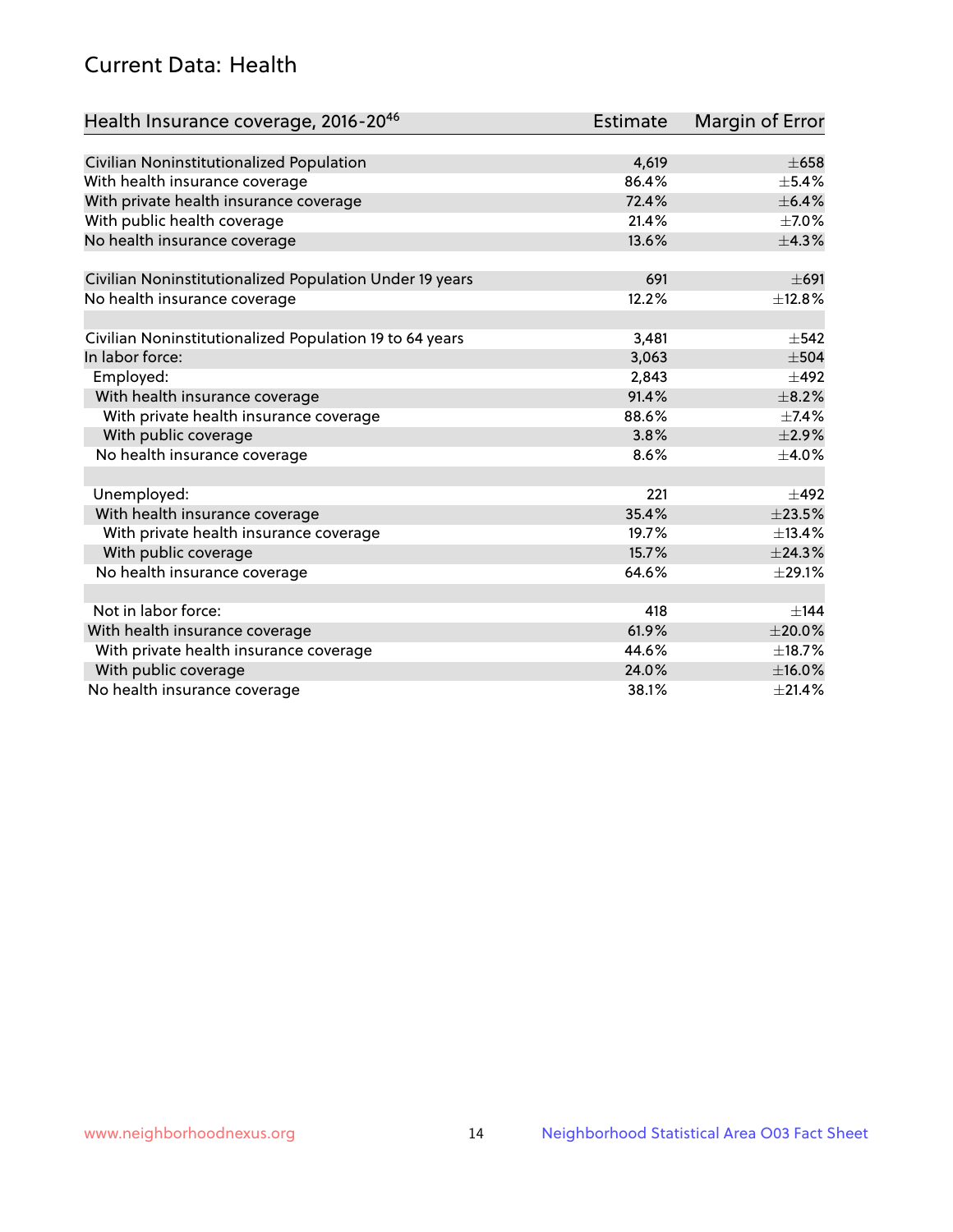#### Notes:

- 1. Source: U.S. Census Bureau, Decennial Census 2000, SF1 tables P8, P12; American Community Survey, tables B01001, B03002
- 2. This category includes Pacific Islanders, Native Americans and Alaska Natives, people who identify as some other race, and those who identify as bi/multi racial.
- 3. Source: U.S. Census Bureau, Decennial Census 2000, SF1 tables P15, P16, P18, P19; American Community Survey, tables B11001, B11005, B11003
- 4. Source: U.S. Census Bureau, Decennial Census 2000, SF3 table P37; American Community Survey, table B15002
- 5. Source: U.S. Census Bureau, Longitudinal Employer-Household Dynamics Residential Area Characteristics, Table JT01 (Primary Jobs); Workplace Area Characteristics, Table JT00 (All Jobs)
- 6. Source: U.S. Census Bureau, Decennial Census 2000, SF3 tables P52, P87; American Community Survey, tables B19001, B17001
- 7. Source: U.S. Census Bureau, Decennial Census 2000, SF1 tables H3, H4; American Community Survey, tables B25002, B25009
- 8. Source: U.S. Census Bureau, Decennial Census 2000, SF3 table H44; American Community Survey, tables B25044
- 9. Source: Atlanta Police Department, COBRA; U.S. Census Bureau, American Community Survey, table B01001
- 10. Source: U.S. Census Bureau, American Community Survey, table B01001
- 11. Source: U.S. Census Bureau, American Community Survey, table B03002
- 12. Source: U.S. Census Bureau, American Community Survey, table B05002
- 13. Source: U.S. Census Bureau, American Community Survey, table B05003
- 14. Source: U.S. Census Bureau, American Community Survey, tables B19001, B19025, B19051, B19061, B19055, B19065, B19059, B19069, B19056, B19066, B19057, B19067, B22001, B19101, B19127
- 15. Source: U.S. Census Bureau, American Community Survey, tables B19201, B19214, B20017, B19313
- 16. Source: U.S. Census Bureau, American Community Survey, table B17010
- 17. Source: U.S. Census Bureau, American Community Survey, tables B17001, B17006, B17021, B17007. Table totals may be lower than the total population, as they are based on the population for whom poverty status is determined.
- 18. Source: U.S. Census Bureau, American Community Survey, B17001H, B17001B, B17001D, B17001I. Table totals may be lower than the total population, as they are based on the population for whom poverty status is determined.
- 19. Source: U.S. Census Bureau, American Community Survey, tables B23001, B23008
- 20. Source: U.S. Census Bureau, American Community Survey, table C24030
- 21. Source: U.S. Census Bureau, American Community Survey, table C24010
- 22. Source: U.S. Census Bureau, American Community Survey, table B24080
- 23. Source: U.S. Census Bureau, Longitudinal Employer-Household Dynamics Origin-Destination Data, Tables JT00 Main and JT00 Aux
- 24. Source: U.S. Census Bureau, Longitudinal Employer-Household Dynamics Origin-Destination Data, Tables JT00 Main and JT00 Aux
- 25. Source: U.S. Census Bureau, Longitudinal Employer-Household Dynamics Origin-Destination Data, Tables JT00 Main and JT00 Aux
- 26. Source: U.S. Census Bureau, Longitudinal Employer-Household Dynamics Origin-Destination Data, Tables JT00 Main and JT00 Aux
- 27. Source: U.S. Census Bureau, American Community Survey, table B14001
- 28. Source: U.S. Census Bureau, American Community Survey, table B15002
- 29. Source: U.S. Census Bureau, American Community Survey, tables B11001, B11003, B11007, B11005, B09019
- 30. Source: U.S. Census Bureau, American Community Survey, tables B25002, B25003, B25004
- 31. Source: U.S. Census Bureau, American Community Survey, table B25024
- 32. Source: U.S. Census Bureau, American Community Survey, table B25034
- 33. Source: U.S. Census Bureau, American Community Survey, tables B25009, B25008, B25003
- 34. Source: U.S. Census Bureau, American Community Survey, table B07003
- 35. Source: U.S. Census Bureau, American Community Survey, table B25075. This value is self-reported and may differ from home values as determined by the County Tax Assessor.
- 36. Source: U.S. Census Bureau, American Community Survey, table B25081
- 37. Source: U.S. Census Bureau, American Community Survey, table B25087
- 38. Source: U.S. Census Bureau, American Community Survey, table B25091
- 39. Excludes units where Selected Monthly Owner Costs as a Percentage of Income cannot be computed.
- 40. Excludes units where Selected Monthly Owner Costs as a Percentage of Income cannot be computed.
- 41. Source: U.S. Census Bureau, American Community Survey, table B25063
- 42. Source: U.S. Census Bureau, American Community Survey, table B25070
- 43. Excludes units where Gross Rent as a Percentage of Income cannot be computed.
- 44. Source: U.S. Census Bureau, American Community Survey, tables B08101, B08013
- 45. Source: U.S. Census Bureau, American Community Survey, table B25044
- 46. Source: U.S. Census Bureau, American Community Survey, tables B18135, B27011

The dagger (†) symbol denotes values that cannot be computed.